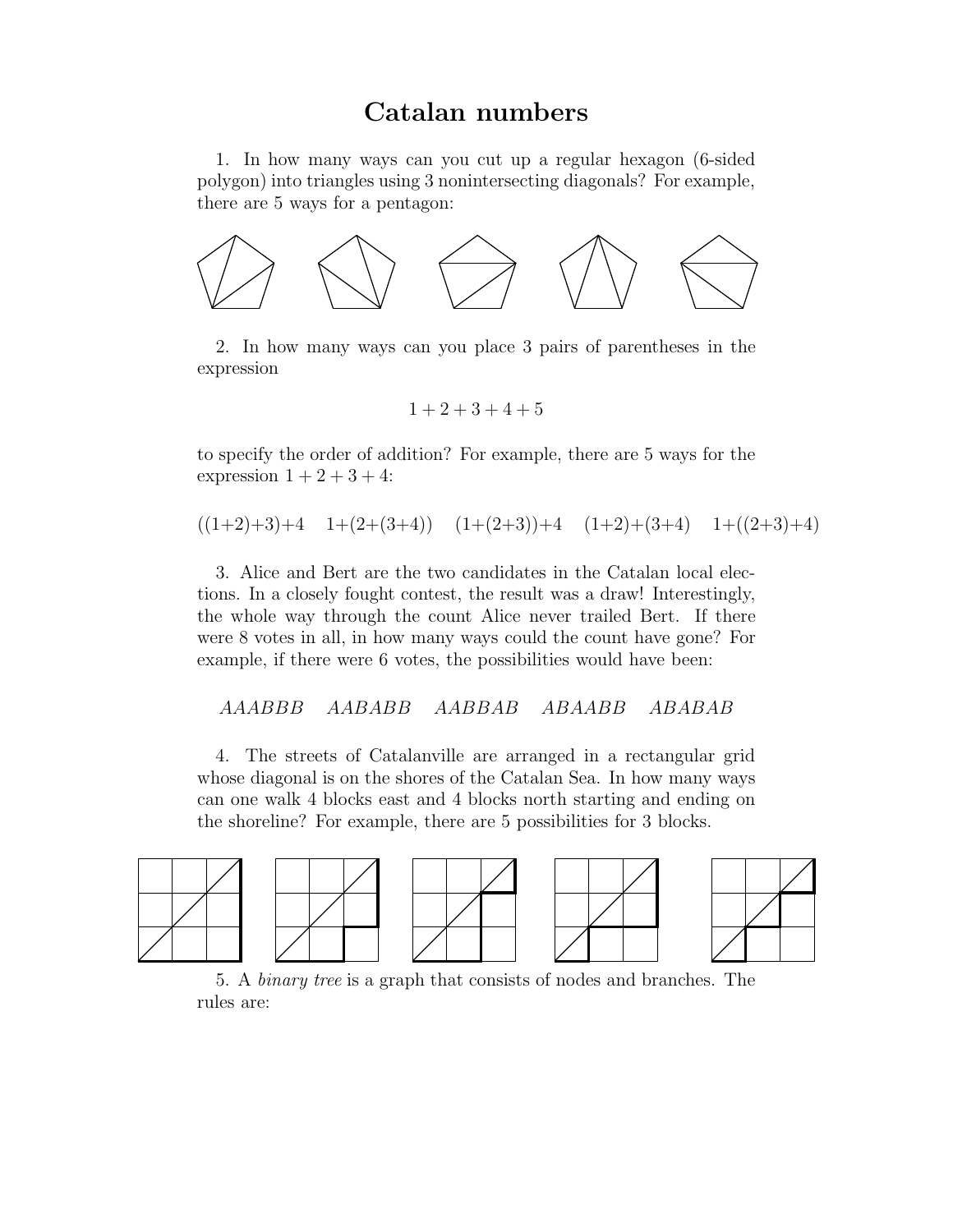- (1) There is a distinguished node called the root, drawn at the bottom.
- (2) Each node either grows two branches, one on the left and one on the right, or it grows one branch (on the left or on the right), or it does not grow branches at all.



(3) Each node except the root are on top of exactly one branch.



(4) The root is not on top of any branches.

How many binary trees are there with 4 nodes? There are 5 binary trees with 3 nodes.



6. A Conjecture is a mathematical statement whose author suspects that it might be true. Before mathematicians prove a theorem they usually state a Conjecture and then they work on proving it.

Can you state a Conjecture after working out problems 1-5?

#### Part 2

We will now try to see if there is a better way to calculate the numbers from part 1, without having to draw all possibilities. We will start with the map of Catalanville, but as a warm-up we will first think about the same problem for an inland Catalan town by the name of Sandypolis.

7. The streets of Sandypolis are laid out in a grid. In how many ways can you walk m blocks east and n blocks north? Call this number  $f(m, n)$ . Compute  $f(1, 0), f(0, 1), f(1, 1), f(2, 1), f(1, 2), f(2, 2)$ . To keep track of these numbers, draw a grid and write the number  $f(m, n)$ at the position  $(m, n)$  reached from  $(0, 0)$  by walking m blocks east and n blocks north.

What are the two possibilities for the next-to-last position for a path before reaching  $(m, n)$ ? How many (in terms of the function f) of each kind of paths are there? Prove that the number in position  $(m, n)$  is equal to the sum of the numbers in positions  $(m-1, n)$  and  $(m, n-1)$ . Now write these numbers in your grid for all  $(m, n)$  with  $m + n \leq 10$ .

2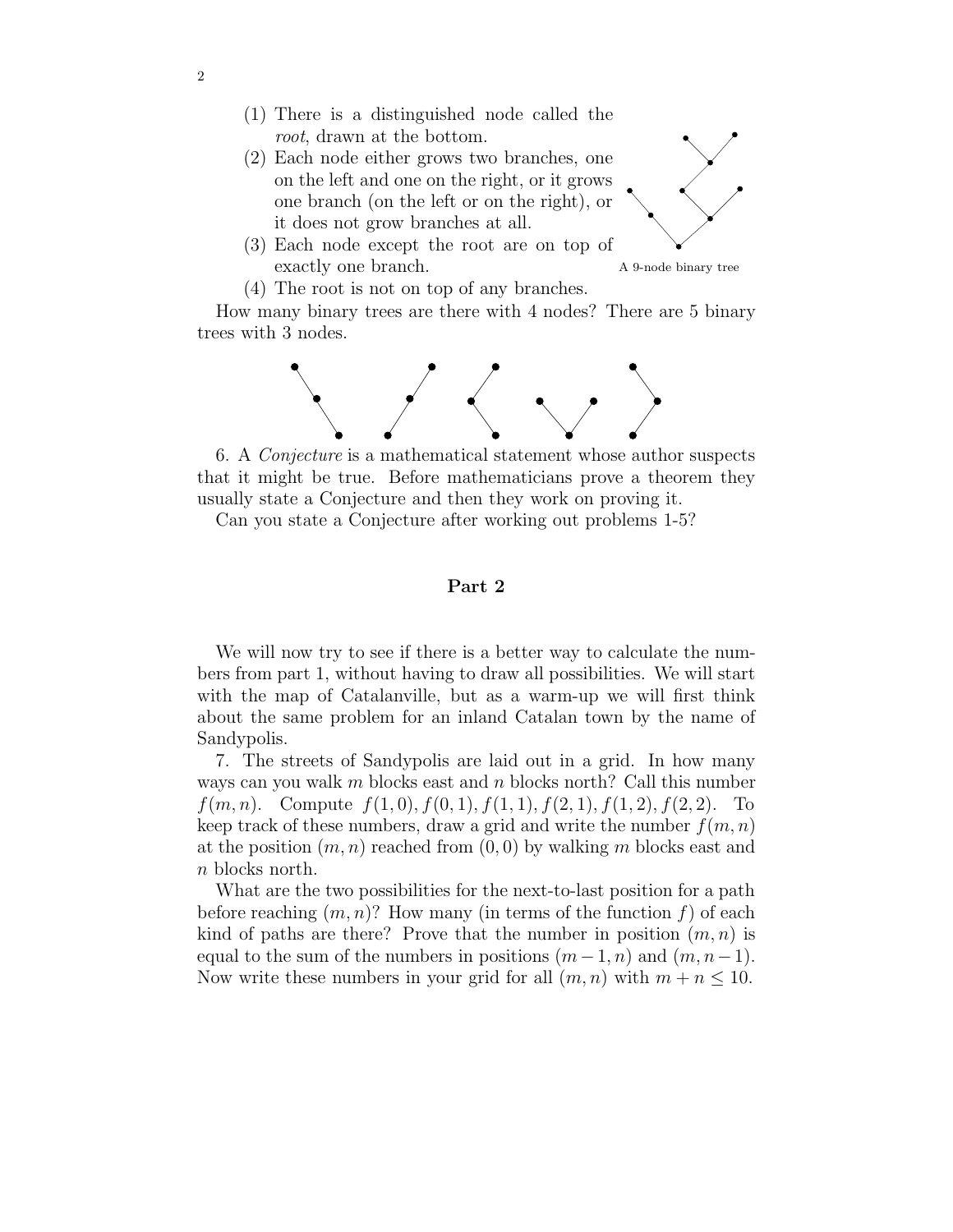Have you seen these numbers before? Look at the ones on the line  $m+n=2, m+n=3$  etc. These numbers are called *binomial coefficients* and they are denoted  $f(m, n) = \binom{m+n}{n}$ . Do you know why they are called binomial coefficients? Compare with

$$
(x + y)2 = x2 + 2xy + y2
$$
  
\n
$$
(x + y)3 = x3 + 3x2y + 3xy2 + y3
$$
  
\n
$$
(x + y)4 = x4 + 4x3y + 6x2y2 + 4xy3 + y4
$$

8. We are now ready for Catalanville! Thus only positions  $(m, n)$ with  $m \geq n$  are valid (unless you want to get wet!) Denote by  $g(m, n)$ the number of paths that go from  $(0, 0)$  to  $(m, n)$ . What are the possibilities for the next-to-last position for a path before reaching  $(m, n)$ ? Note that the answer depends on whether  $m > n$  or  $m = n$ . Write down the equation that expresses  $g(m, n)$  in terms of  $g(m, n-1)$  and  $g(m-1, n)$  analogous to the equation  $f(m, n) = f(m-1, n) + f(m, n-1)$ that holds for binomial coefficients. Such an equation is called a recursive formula. It enables you to quickly calculate the values of the function. Compute  $q(n, n)$  for  $n = 1, 2, 3, \dots, 10$ .

### Part 3

We will now discuss the conjecture from Problem 6. We start with a bit of theory.

How does one compare the sizes of two finite sets? Of course, you can count them both. But sometimes that's too hard. Imagine you are in a movie theater watching a movie. Are there more seats or movie goers? I bet you know the answer without counting!

Let's now say this more formally. Recall that a function

$$
f: A \to B
$$

assigns an element  $f(a)$  of the set B to each element a of A. For example, A could be the set of movie-goers, and B could be the set of seats. If we make the assumption that each movie-goer occupies one and only one seat<sup>1</sup> then we have a function  $f : A \to B$  that to each movie-goer assigns the seat he/she occupies.

A function  $f : A \to B$  is *injective* if  $f(a_1) = f(a_2)$  implies that  $a_1 = a_2$ . For our function, this means that a seat is occupied by at

<sup>1</sup> legs spread out across another seat don't count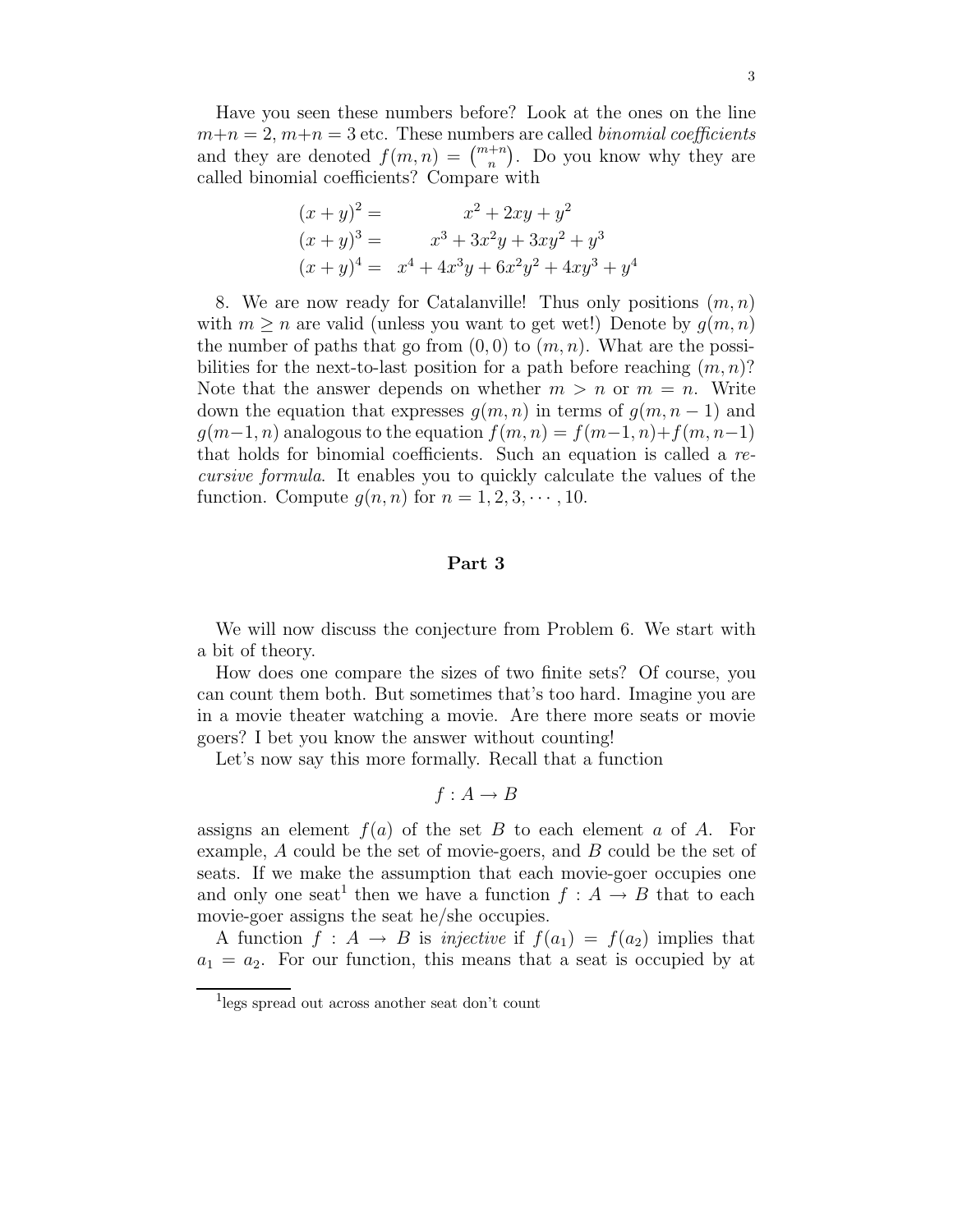most one patron<sup>2</sup>. A function  $f : A \to B$  is *surjective* if for every  $b \in B$ there is  $a \in A$  such that  $f(a) = b$ . Our function is surjective provided every seat is occupied. A function that is both injective and surjective is bijective.

**Definition.** Two sets  $A$  and  $B$  have the same cardinality<sup>3</sup> if there exists a bijective function  $f : A \rightarrow B$ .

Next, we describe four sets.

**Triangulations.** A *triangulation* of a polygon is a way of cutting it up into triangles using nonintersecting diagonals.

# $TRIANG(n)$

is the set of triangulations of the regular  $(n + 2)$ -gon<sup>4</sup>. For example, Problem 1 lists all 5 elements of TRIANG(3) and you worked out that  $TRIANG(4)$  has 14 elements.

## Catalanville paths.

$$
CATGRIDPATH(n)
$$

is the set of all paths of length  $2n$  in a grid joining points  $(0, 0)$  and  $(n, n)$  and never crossing above the diagonal  $y = x$ . For example,  $CATGRIDPATH(3)$  has 5 elements and you found that  $CATGRIDPATH(4)$ has 14 elements.

#### Parentheses.

$$
PARENS(n)
$$

is the set of ways of placing  $n$  pairs of parentheses in the expression

$$
1+2+\cdots+n+(n+1)
$$

to determine the order of addition. For example, PARENS(3) has 5 elements and you found that PARENS(4) has 14 elements.

4

 $^{2}$ no babes in arms

<sup>3</sup> "cardinality" means "number of elements"

<sup>&</sup>lt;sup>4</sup>It may seem funny that we are looking at  $(n + 2)$ -gons and not *n*-gons. How many triangles does a triangulation of an  $(n + 2)$ -gon have?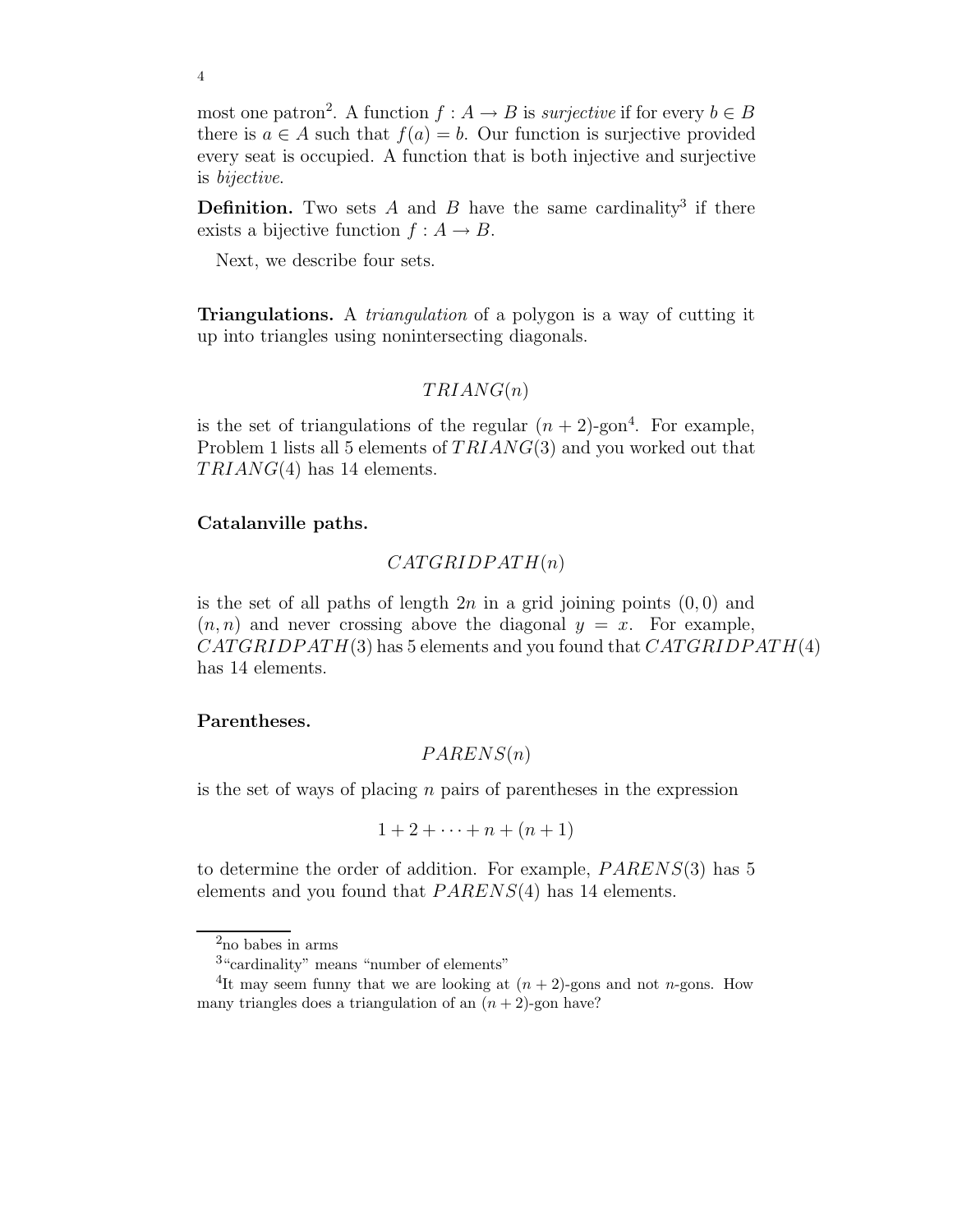#### Binary trees.

## $BINTERES(n)$

is the set of binary trees with n nodes. For example,  $BINTREES(3)$ has 5 elements and you found that  $BINTREES(4)$  has 14 elements.

Big Conjecture. For any  $n$  the sets  $TRIANG(n)$ ,  $CATGRIDPATH(n)$ ,  $PARENS(n)$ ,  $BINTREES(n)$ have the same cardinality.

We know the BC holds for  $n = 3$  and (thanks to your homework) for  $n = 4$ . The cases  $n = 1, 2$  are easy and left to the reader<sup>5</sup>.

Next, we should try to define functions between these sets that have a chance of being bijective. I will draw some picture to suggest the functions.

 $PARENS(n)$  vs.  $BINTREES(n)$ . It is somewhat more convenient to think of the expression

$$
1+1+\cdots+1
$$



9. Find a consistent rule for associating a binary tree to a parenthesized expression. Conversely, find a rule that to a binary tree associates an expression. Mathematically, construct functions

 $F: PARENS(n) \rightarrow BINTER(S(n)$  and  $G: BINTERES(n) \rightarrow PARENS(n)$ 

<sup>&</sup>lt;sup>5</sup>This phrase is very common in math papers.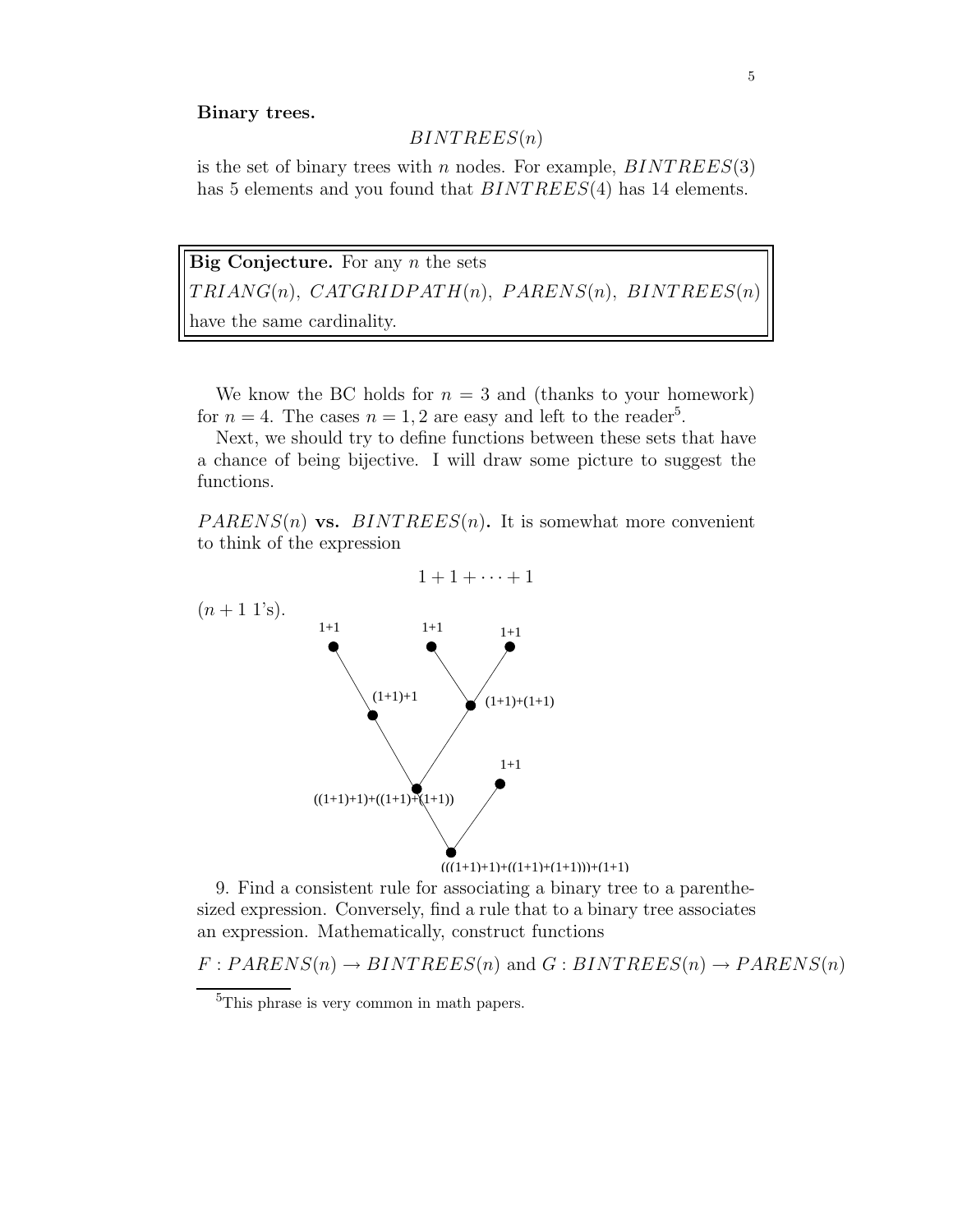and verify that both are bijective functions. In fact, show that  $F \circ G =$ *identity*,  $G \circ F = identity$ . Thus, you proved the

**Theorem.**  $PARENS(n)$  and  $BINTERES(n)$  have the same cardinality.

Note that we still don't know how big are  $PARENS(15)$  and  $BINTREES(15)$ , but we know they have the same number of elements! Just like moviegoers and seats.

#### Parentheses to paths. .

10. Show that  $CATGRIDPATH(n)$  has the same cardinality as the set of sequences consisting of  $n \Lambda$ 's and  $n \Lambda$ 's so that the A-count never trails the B-count. (Hint: A=move right, B=move up)

11. Define a function  $H : PARENS(n) \rightarrow CATGRIDPATH(n)$ using the following as a model.

$$
((1+1)+1)+(1+1) \rightarrow (((1+1)+1)+(1+1)) \rightarrow (((+++ + \rightarrow AAABBBAB
$$

12. Prove that H is surjective. In other words, if someone hands you a string of ('s and  $+$ 's obtained by erasing 1's and )'s from an expression, can you reconstruct the expression? Also prove that  $H$  is injective.

#### Triangulations to binary trees. .

13. Define a function  $I:TRIANG(n) \rightarrow BINTREES(n)$  modeled on the example below.



14. This one is a real challenge! Can you define a function

 $J: CATGRIDPATH(n) \rightarrow BINTREES(n)$ 

that has a reasonable chance of being bijective?

15. This one is even harder. Finish the proof of the Big Conjecture. **Definition.** The common cardinality of the four sets is called the  $n^{th}$ Catalan number  $C(n)$ .

6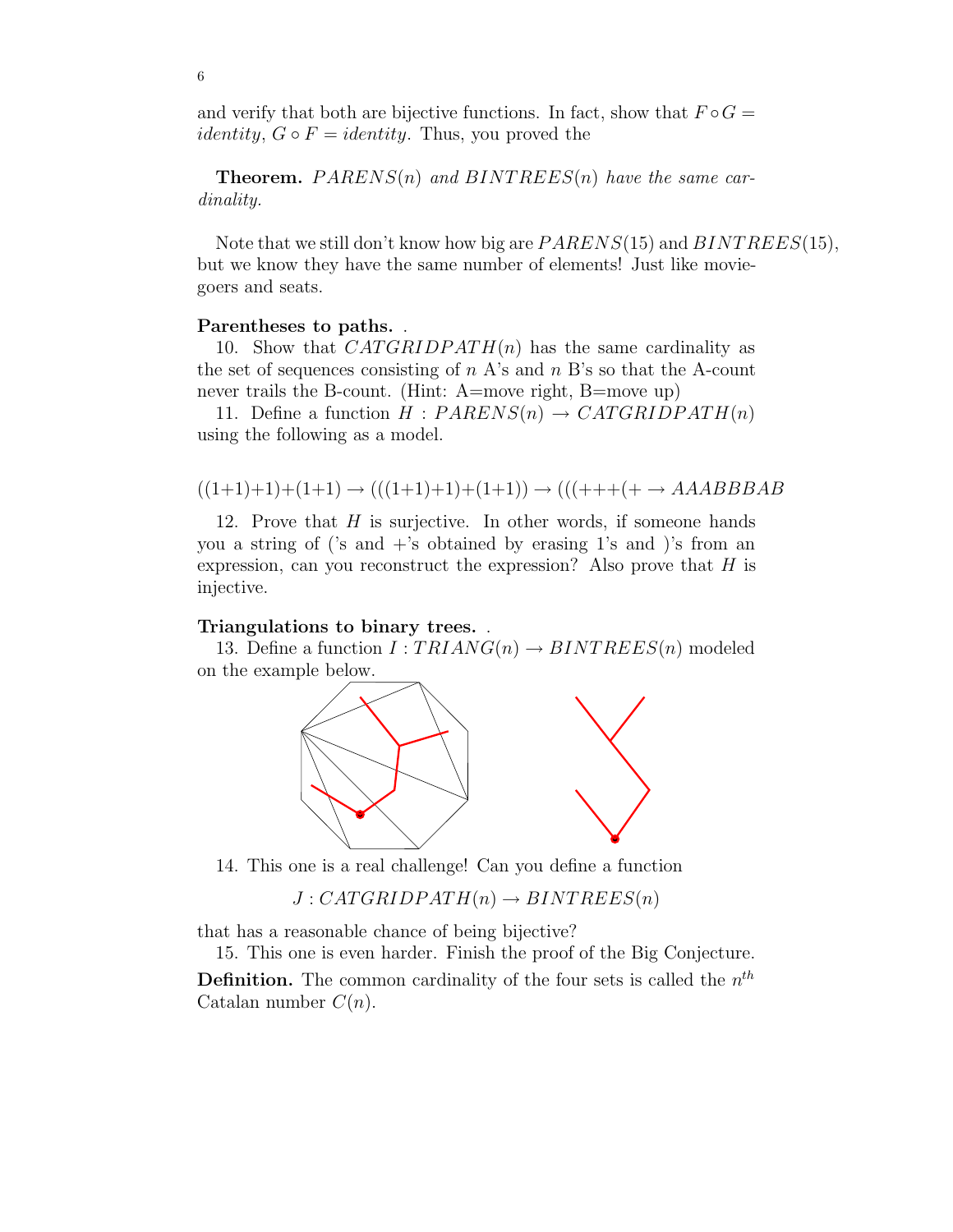| Problem 7 gives you a way to calculate these numbers recursively. |  |  |  |  |  |
|-------------------------------------------------------------------|--|--|--|--|--|
| Here is what I got:                                               |  |  |  |  |  |

|  |  | 123456 |  |  |  |                                                  |
|--|--|--------|--|--|--|--------------------------------------------------|
|  |  |        |  |  |  | $C(n)$ 1 2 5 14 42 132 429 1430 4862 16796 58786 |

#### Part 4: A closed formula

By a "decorated triangulated polygon" we will mean a triangulated polygon with one of the non-bottom sides labeled "short".

16. Draw pictures of some decorated triangulated polygons. How many decorated triangulated  $(n+2)$ -gons are there? Your answer will involve  $C(n)$ .

17. When you triangulate an  $(n + 1)$ -gon, how many diagonals do you draw?

By an "ornamented triangulated polygon"<sup>6</sup> we will mean a triangulated polygon with one of the sides or one of the diagonals labeled "thick" and oriented by an arrow in one of two possible directions.

18. How many ornamented triangulated  $(n + 1)$ -gons are there?



19. Prove that  $(n+1)C(n) = 2(2n-1)C(n-1)$ . 20. Prove that

$$
C(n) = \frac{1}{n+1} \binom{2n}{n}
$$

 $\setminus$ 

21. Prove geometrically the following recursive relation:

$$
C(n) = C(0)C(n-1) + C(1)C(n-2) + C(2)C(n-3) + \cdots + C(n-1)C(0)
$$

where we take  $C(0) = 1$ . Hint: How many triangulations of an  $(n+2)$ gon are there where the bottom side forms a triangle with a particular vertex?

 $6$ When it comes to naming things, mathematicians are extremely unimaginative.